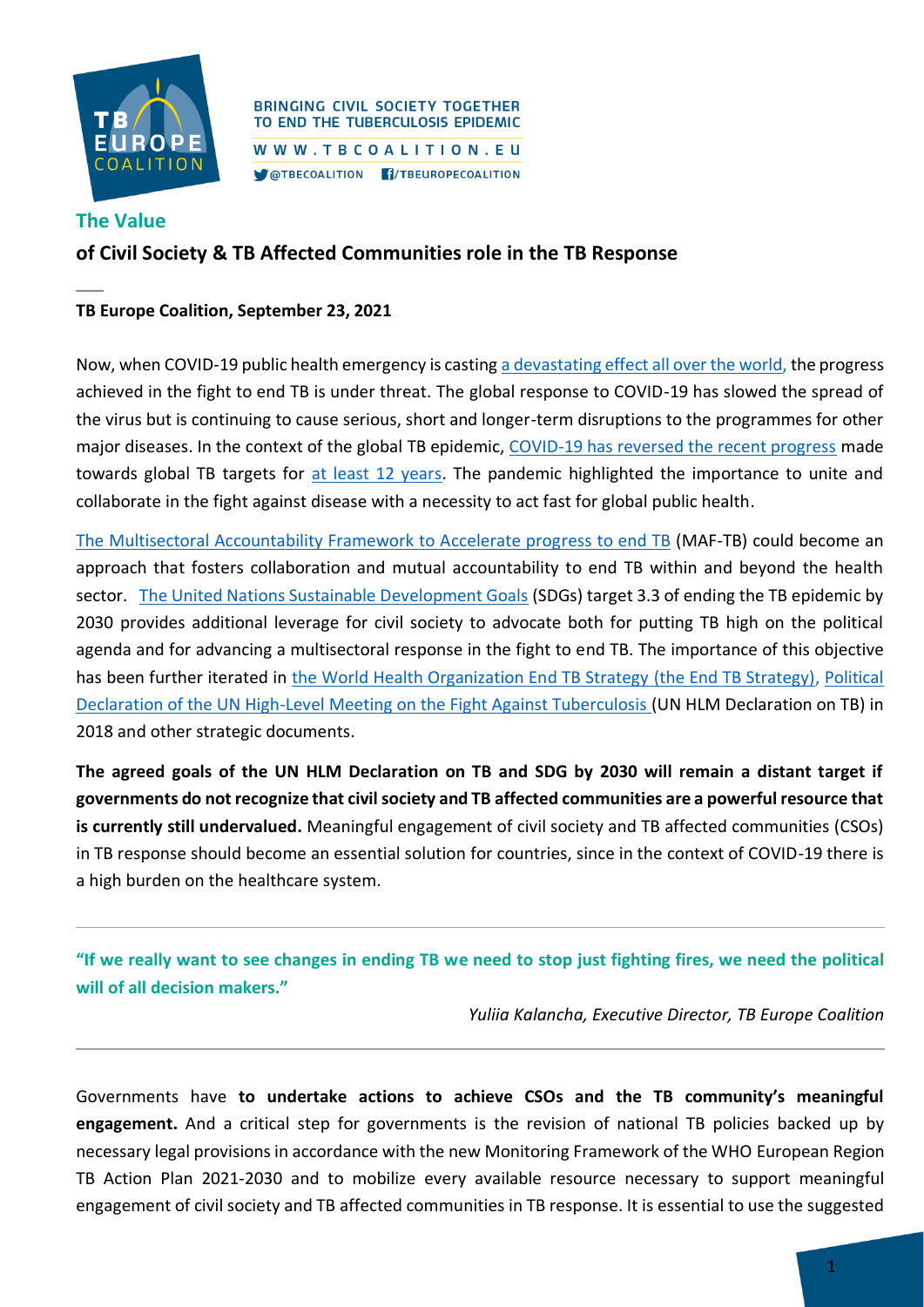

### **BRINGING CIVIL SOCIETY TOGETHER** TO END THE TUBERCULOSIS EPIDEMIC WWW.TBCOALITION.EU COTBECOALITION F/TBEUROPECOALITION

indicators that are highlighted as the "minimum package" for a multisectoral response and ensuring sustainable participation of civil society and TB affected communities in the TB response:

**Indicator 1:** Country **adopts standards and operational procedures** for civil society organizations in the provision of psycho-social support services to ensure treatment adherence for people with TB

**Indicator 2:** Country **adopts procedures of subcontracting mechanisms** under the state funds or other relevant funding mechanisms for CSOs in the provision of psycho-social support and active case-finding services for people with TB

### **"Need to invest in those whose motivation never ends."**

*Olga Klymenko, Executive Director, TBPeopleUkraine, TB Survivor*

### **We call on governments**

# **To create a favorable environment for meaningful engagement of a civil society and the TB affected community in the TB response by ensuring:**

- Sustainable mechanisms of service procurements from CSOs and support of their operational activities (legislation, budget, procedures)
- Formalized standards of community-based care and costed operational procedures
- Sustainable budget allocations from public sources at the national and local levels to support operational and programmatic activities by CSOs
- Sustainable mechanism and funding for capacity building of CSOs

# **To advance towards universal access to quality, affordable and equitable TB prevention, diagnosis, treatment, care, and education by ensuring:**

- Intersectoral policies and coordination mechanisms to reduce health disparities for the poor and most vulnerable, marginalized people
- Developing/supporting specific legislation to promote health equity/reduce health disparities for key and vulnerable groups
- Revision and update of a current legislation to remove barriers to equity/reduce health disparities

# **To strengthen national multisectoral mechanisms to monitor and review progress achieved towards ending the tuberculosis epidemic by:**

- Launching MAF-TB at the country level to support multisectoral accountability and collaboration measures in TB response
- Conducting MAF-TB baseline assessment, engaging civil society and affected communities
- Creating or formalizing MAF-TB coordination and high-level review mechanisms to coordinate multisectoral activities and ensuring a high-level review of the progress to End TB
- Engaging civil society and affected communities in all MAF-TB processes, including its coordination and high-level review mechanisms